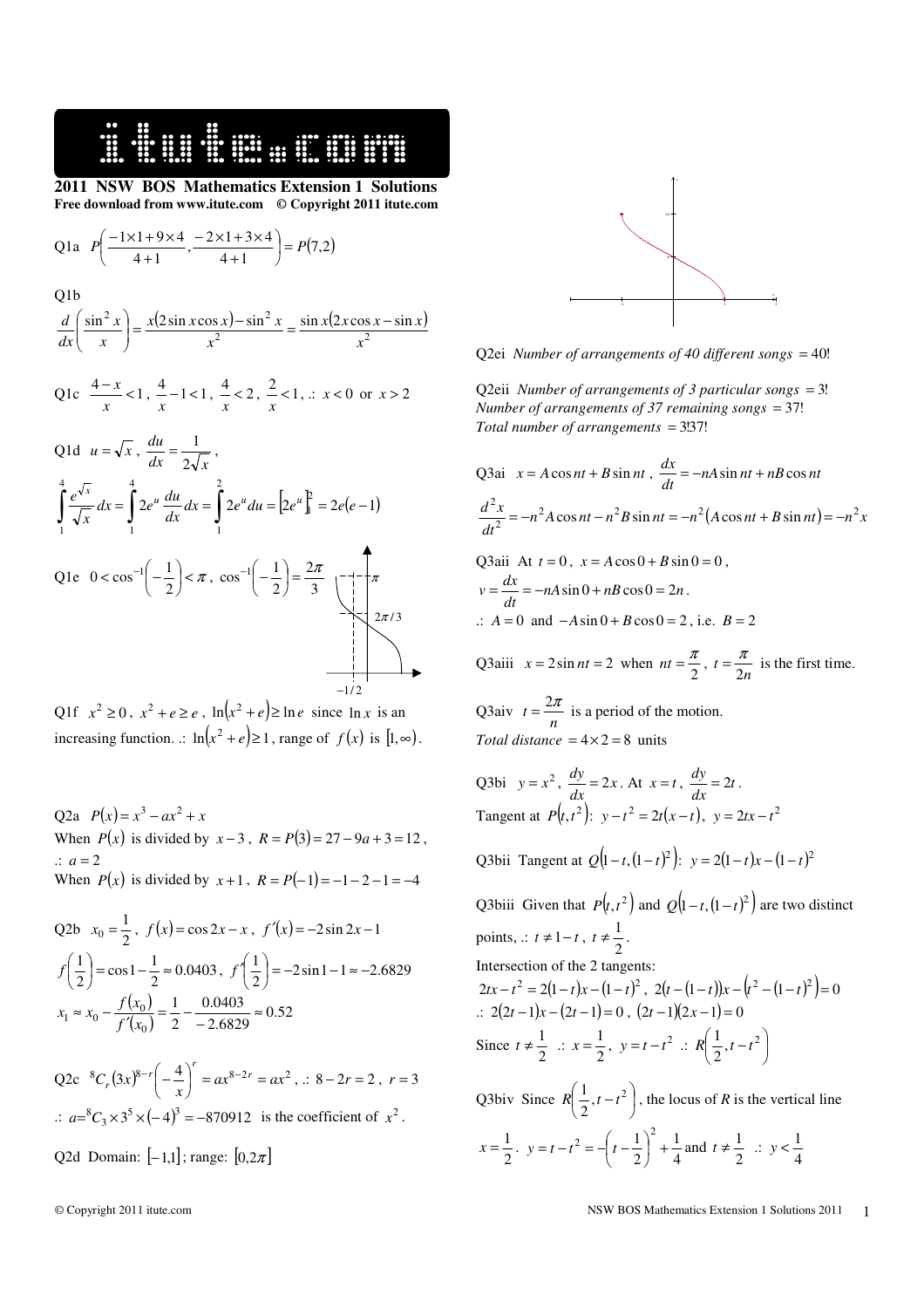16. SI SHE SHE SHE Q4ai  $f(x) = e^{-x} - 2e^{-2x}$ ,  $f'(x) = -e^{-x} + 4e^{-2x}$ Q4aii  $f'(x) = -e^{-x} + 4e^{-2x} = 0$ ,  $e^{-x}(-1 + 4e^{-x}) = 0$  $e^{-x} = \frac{1}{4}, e^{x} = 4, x = \ln 4,$ Since  $e^{-x} \neq 0$  :  $-1+4e^{-x} = 0$ ,  $e^{-x} = \frac{1}{4}$  $2x = \frac{1}{2} - 2\left(\frac{1}{2}\right)^2 =$  $y = e^{-x} - 2e^{-2x} = \frac{1}{x} - 2\left($  $\left(\frac{1}{\cdot}\right)$  $2e^{-2x} = \frac{1}{4}$  $rac{1}{4} - 2\left(\frac{1}{4}\right)$ 1  $\therefore y = e^{-x} - 2e^{-2x} = \frac{1}{4} - 2\left(\frac{1}{4}\right) = \frac{1}{8}$ l 4 J  $\ln 4, \frac{1}{2}$ ſ  $\ln 4, \frac{1}{6}$ . Maximum turning point is  $\left(\ln 4, \frac{1}{8}\right)$ l 8

Q4aiii  $f(x) = e^{-x} - 2e^{-2x}$  $f(\ln 2) = e^{-\ln 2} - 2e^{-2\ln 2} = (e^{\ln 2})^{-1} - 2(e^{\ln 4})^{-1} = 2^{-1} - 2 \times 4^{-1} = 0$ 

 $Q4$ aiv As  $x \to \infty$ ,  $f(x) = e^{-x} (1 - 2e^{-x}) \to 0^+$ 

Q4av *y*-intercept: Let  $x = 0$ ,  $y = -1$ 

Q4avi



Q4bi On the same arc the angle at the centre is twice the angle on the circumference.

Q4bii ∠*AOC* = 2*x*

 $\angle ADC = 2x$  because the exterior angle of a triangle equals the sum of the two opposite interior angle.

.: ∠*AOC* = ∠*ADC*

Hence *ACDO* is a cyclic quadrilateral because ∠*AOC* and ∠*ADC* are on the same arc *AC* .

Q4biii *PM* is perpendicular to *AC* and *OM* is also perpendicular to *AC*, .: *PM* and *OM* are parallel and have a common point *M*. Hence *P*, *M* and *O* are collinear.

Q5ai 
$$
TQ = x_0 = \cos \theta
$$
,  $TN = 1 - y_0 = 1 - \sin \theta$ ,  $SN = 2$   
\n
$$
\frac{SP}{TQ} = \frac{SN}{TN}, \therefore SP = \frac{SN \times TQ}{TN} = \frac{2 \cos \theta}{1 - \sin \theta}
$$
\nQ5aii 
$$
\frac{\cos \theta}{1 - \sin \theta} = \frac{\cos \theta (1 + \sin \theta)}{(1 - \sin \theta)(1 + \sin \theta)} = \frac{\cos \theta (1 + \sin \theta)}{(1 - \sin^2 \theta)}
$$
\n
$$
= \frac{\cos \theta (1 + \sin \theta)}{\cos^2 \theta} = \frac{1 + \sin \theta}{\cos \theta} = \frac{1}{\cos \theta} + \frac{\sin \theta}{\cos \theta} = \sec \theta + \tan \theta
$$

Q5aiii 
$$
\angle SNP = \frac{1}{2}\angle SOQ = \frac{1}{2}\left(\theta + \frac{\pi}{2}\right) = \frac{\theta}{2} + \frac{\pi}{4}
$$
  
\nQ5aiiv  $\tan \angle SNP = \frac{SP}{SN} = \frac{\cos \theta}{1 - \sin \theta} = \sec \theta + \tan \theta$   
\n $\therefore \sec \theta + \tan \theta = \tan\left(\frac{\theta}{2} + \frac{\pi}{4}\right)$   
\nQ5av  $\sec \theta + \tan \theta = \tan\left(\frac{\theta}{2} + \frac{\pi}{4}\right) = \sqrt{3}$  where  $-\frac{\pi}{2} < \theta < \frac{\pi}{2}$ , i.e.  
\n $0 < \frac{\theta}{2} + \frac{\pi}{4} < \frac{\pi}{2} \therefore \frac{\theta}{2} + \frac{\pi}{4} = \frac{\pi}{3}, \theta = \frac{\pi}{6}$   
\nQ5bi  $T = 5 + 25e^{-kt}$ ,  $20 = 5 + 25e^{-k}$ ,  $e^{-k} = \frac{3}{5}$ ,  $e^{k} = \frac{5}{3}$ ,  
\n $\therefore k = \ln \frac{5}{3}$   
\nQ5bi  $T = A + Be^{-kt}$  where  $A = 22$  and  $k = \ln \frac{5}{3}$ .  
\nLet  $t = 0$  at 10:00 am and  $T = 30$ .  
\n $\therefore 30 = 22 + B$ ,  $B = 8$  and  $T = 22 + 8e^{-kt}$   
\nWhen  $T = 37$ ,  $22 + 8e^{-kt} = 37$ ,  $e^{-kt} = \frac{15}{8}$ ,  $-kt = \ln \frac{15}{8}$   
\n $t = \frac{\ln \frac{15}{8}}{-\ln \frac{5}{3}} \approx -1.2306$ , i.e. approximately 1 hour and 14 minutes  
\nbefore 10:00 am. The time of the day is 8:46 am approximately.

Q6a For  $n = 1$ ,  $1(1+4) = \frac{1}{6} \times 1(1+1)(2 \times 1+13)$  $1(1+4) = \frac{1}{2} \times 1(1+1)(2\times1+13)$  is true. Assume  $1 \times 5 + 2 \times 6 + 3 \times 7 + ... + k(k+4) = \frac{1}{6}k(k+1)(2k+13)$  $1 \times 5 + 2 \times 6 + 3 \times 7 + ... + k(k+4) = \frac{1}{6}k(k+1)(2k+13)$  is true for  $n = k$ . For  $n = k + 1$ ,  $1 \times 5 + 2 \times 6 + 3 \times 7 + ... + k(k + 4) + (k + 1)(k + 5)$  $\frac{1}{6}k(k+1)(2k+13)+(k+1)(k+5)$  $=\frac{1}{k}(k+1)(2k+13)+(k+1)(k+1)$  $(k+1)(k(2k+13)+6(k+5)) = \frac{1}{6}(k+1)(2k^2+19k+30)$  $\frac{1}{6}(k+1)(k(2k+13)+6(k+5))=\frac{1}{6}$  $=\frac{1}{2}(k+1)(k(2k+13)+6(k+5))=\frac{1}{2}(k+1)(2k^2+19k+$  $(k+1)(k+2)(2k+15) = \frac{1}{6}(k+1)((k+1)+1)(2(k+1)+13)$  $\frac{1}{6}(k+1)(k+2)(2k+15) = \frac{1}{6}$  $=\frac{1}{2}(k+1)(k+2)(2k+15)=\frac{1}{2}(k+1)((k+1)+1)(2(k+1)+1)$  $\therefore$  it is true for  $n = k + 1$ .: it is true for all *n* ≥1

Q6bi When  $y = 0$ ,  $h - \frac{1}{2}gt^2 = 0$  $h - \frac{1}{2}gt^2 = 0$ ,  $t = \sqrt{\frac{2h}{g}}$  $t = \sqrt{\frac{2h}{m}}$  seconds.

Q6bii When the ball hits the ground at 45° , the vertical and horizontal speed are the same at  $t = \sqrt{\frac{2t}{g}}$  $t = \sqrt{\frac{2h}{m}}$ . .:  $v = |\dot{y}| = gt$  and  $d = vt = gt^2 = 2h$